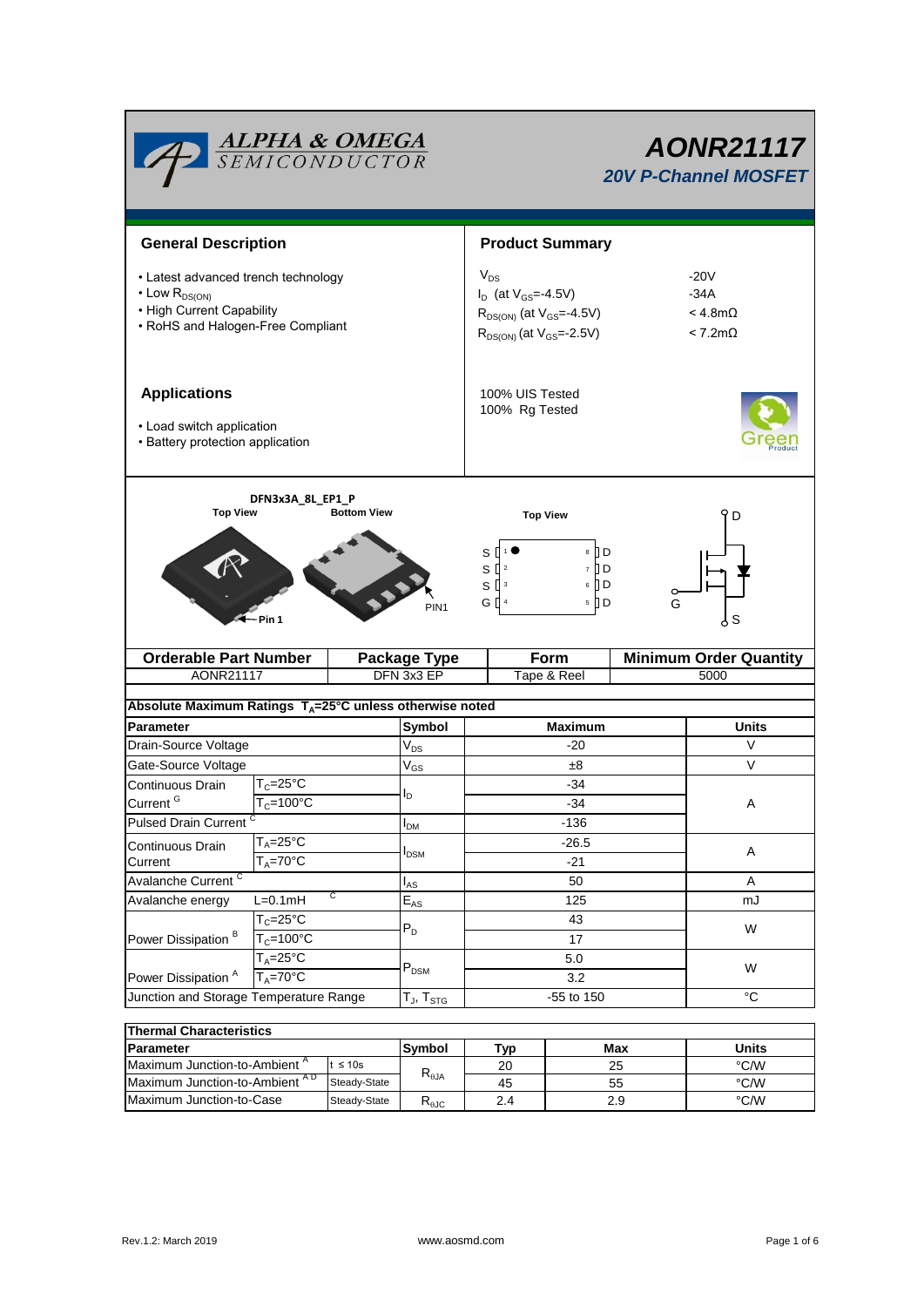

#### **Electrical Characteristics (TJ=25°C unless otherwise noted)**

| <b>Symbol</b>                  | Parameter                                                  | <b>Conditions</b>                                                              | Min    | Typ            | <b>Max</b> | <b>Units</b> |  |  |
|--------------------------------|------------------------------------------------------------|--------------------------------------------------------------------------------|--------|----------------|------------|--------------|--|--|
| <b>STATIC PARAMETERS</b>       |                                                            |                                                                                |        |                |            |              |  |  |
| <b>BV<sub>DSS</sub></b>        | Drain-Source Breakdown Voltage                             | $I_{D} = 250 \mu A$ , $V_{GS} = 0V$                                            | $-20$  |                |            | $\vee$       |  |  |
| $I_{DSS}$                      | Zero Gate Voltage Drain Current                            | $V_{DS}$ =-20V, $V_{GS}$ =0V                                                   |        |                | $-1$       | μA           |  |  |
|                                |                                                            | $T_{\parallel} = 55^{\circ}$ C                                                 |        |                | -5         |              |  |  |
| I <sub>GSS</sub>               | Gate-Body leakage current                                  | $V_{DS} = 0V$ , $V_{GS} = \pm 8V$                                              |        |                | ±100       | nA           |  |  |
| $\mathsf{V}_{\mathsf{GS(th)}}$ | Gate Threshold Voltage                                     | $\overline{V_{DS}}$ = $V_{GS}$ , I <sub>D</sub> =-250µA                        | $-0.3$ | $-0.7$         | $-1.1$     | $\vee$       |  |  |
| $R_{DS(ON)}$                   |                                                            | $V_{GS}$ = 4.5V, I <sub>D</sub> =-20A                                          |        | $\overline{4}$ | 4.8        | $m\Omega$    |  |  |
|                                | Static Drain-Source On-Resistance                          | $T_{\rm J}$ =125°C                                                             |        | 5.4            | 6.5        |              |  |  |
|                                |                                                            | $V_{GS}$ =-2.5V, $I_{D}$ =-20A                                                 |        | 5.5            | 7.2        | $m\Omega$    |  |  |
| $g_{FS}$                       | <b>Forward Transconductance</b>                            | $V_{DS} = 5V$ , $I_{D} = 20A$                                                  |        | 100            |            | S            |  |  |
| $V_{SD}$                       | Diode Forward Voltage                                      | $IS=-1A, VGS=0V$                                                               |        | $-0.6$         | $-1$       | $\vee$       |  |  |
| I <sub>s</sub>                 | Maximum Body-Diode Continuous Current <sup>G</sup>         |                                                                                |        |                | $-34$      | A            |  |  |
|                                | <b>DYNAMIC PARAMETERS</b>                                  |                                                                                |        |                |            |              |  |  |
| $C_{\text{iss}}$               | Input Capacitance                                          |                                                                                |        | 6560           |            | рF           |  |  |
| $C_{\rm oss}$                  | <b>Output Capacitance</b>                                  | $V_{GS}$ =0V, $V_{DS}$ =-10V, f=1MHz                                           |        | 770            |            | рF           |  |  |
| $C_{\text{rss}}$               | Reverse Transfer Capacitance                               |                                                                                |        | 700            |            | рF           |  |  |
| $\mathsf{R}_{\mathsf{g}}$      | Gate resistance                                            | $f = 1$ MHz                                                                    |        | 3              | 6          | Ω            |  |  |
| <b>SWITCHING PARAMETERS</b>    |                                                            |                                                                                |        |                |            |              |  |  |
| $Q_g(4.5V)$                    | Total Gate Charge                                          |                                                                                |        | 63             | 88         | nС           |  |  |
| $\mathsf{Q}_{\mathsf{gs}}$     | Gate Source Charge                                         | VGS=-4.5V, VDS=-10V,<br>$ID = -20A$                                            |        | 8              |            | nC           |  |  |
| $Q_{gd}$                       | Gate Drain Charge                                          |                                                                                |        | 19             |            | nC           |  |  |
| $t_{D(on)}$                    | Turn-On DelayTime                                          |                                                                                |        | 24             |            | ns           |  |  |
| $t_r$                          | Turn-On Rise Time                                          | $V_{\text{GS}}$ = 4.5V, $V_{\text{DS}}$ = 10V, R <sub>1</sub> = 0.5 $\Omega$ , |        | 40             |            | ns           |  |  |
| $t_{D(off)}$                   | Turn-Off DelayTime                                         | $R_{\text{GEN}} = 3\Omega$                                                     |        | 200            |            | ns           |  |  |
| $t_f$                          | <b>Turn-Off Fall Time</b>                                  |                                                                                |        | 75             |            | ns           |  |  |
| $\mathfrak{t}_{\text{rr}}$     | Body Diode Reverse Recovery Time                           | $I_F$ =-20A, di/dt=500A/ $\mu$ s                                               |        | 38             |            | ns           |  |  |
| $Q_{rr}$                       | Body Diode Reverse Recovery Charge   F=-20A, di/dt=500A/µs |                                                                                |        | 105            |            | nC           |  |  |

A. The value of R<sub>0JA</sub> is measured with the device mounted on 1in<sup>2</sup> FR-4 board with 2oz. Copper, in a still air environment with T<sub>A</sub> =25°C. The Power dissipation P<sub>DSM</sub> is based on R <sub>6JA</sub> t≤ 10s and the maximum allowed junction temperature of 150 °C. The value in any given application depends on<br>the user's specific board design.

B. The power dissipation P<sub>D</sub> is based on T<sub>J(MAX)</sub>=150°C, using junction-to-case thermal resistance, and is more useful in setting the upper dissipation<br>limit for cases where additional heatsinking is used.

C. Single pulse width limited by junction temperature  $T_{J(MAX)}$ =150°C.

D. The  $R_{q_0A}$  is the sum of the thermal impedance from junction to case  $R_{q_0C}$  and case to ambient.

E. The static characteristics in Figures 1 to 6 are obtained using <300 µs pulses, duty cycle 0.5% max.

F. These curves are based on the junction-to-case thermal impedance which is measured with the device mounted to a large heatsin k, assuming a<br>maximum junction temperature of T<sub>JMAX)</sub>=150° C. The SOA curve provides a singl

G. The maximum current rating is package limited.

H. These tests are performed with the device mounted on 1 in <sup>2</sup> FR-4 board with 2oz. Copper, in a still air environment with T<sub>A</sub>=25°C.

APPLICATIONS OR USE AS CRITICAL COMPONENTS IN LIFE SUPPORT DEVICES OR SYSTEMS ARE NOT AUTHORIZED. AOS DOES NOT ASSUME ANY LIABILITY ARISING OUT OF SUCH APPLICATIONS OR USES OF ITS PRODUCTS. AOS RESERVES THE RIGHT TO IMPROVE PRODUCT DESIGN,FUNCTIONS AND RELIABILITY WITHOUT NOTICE.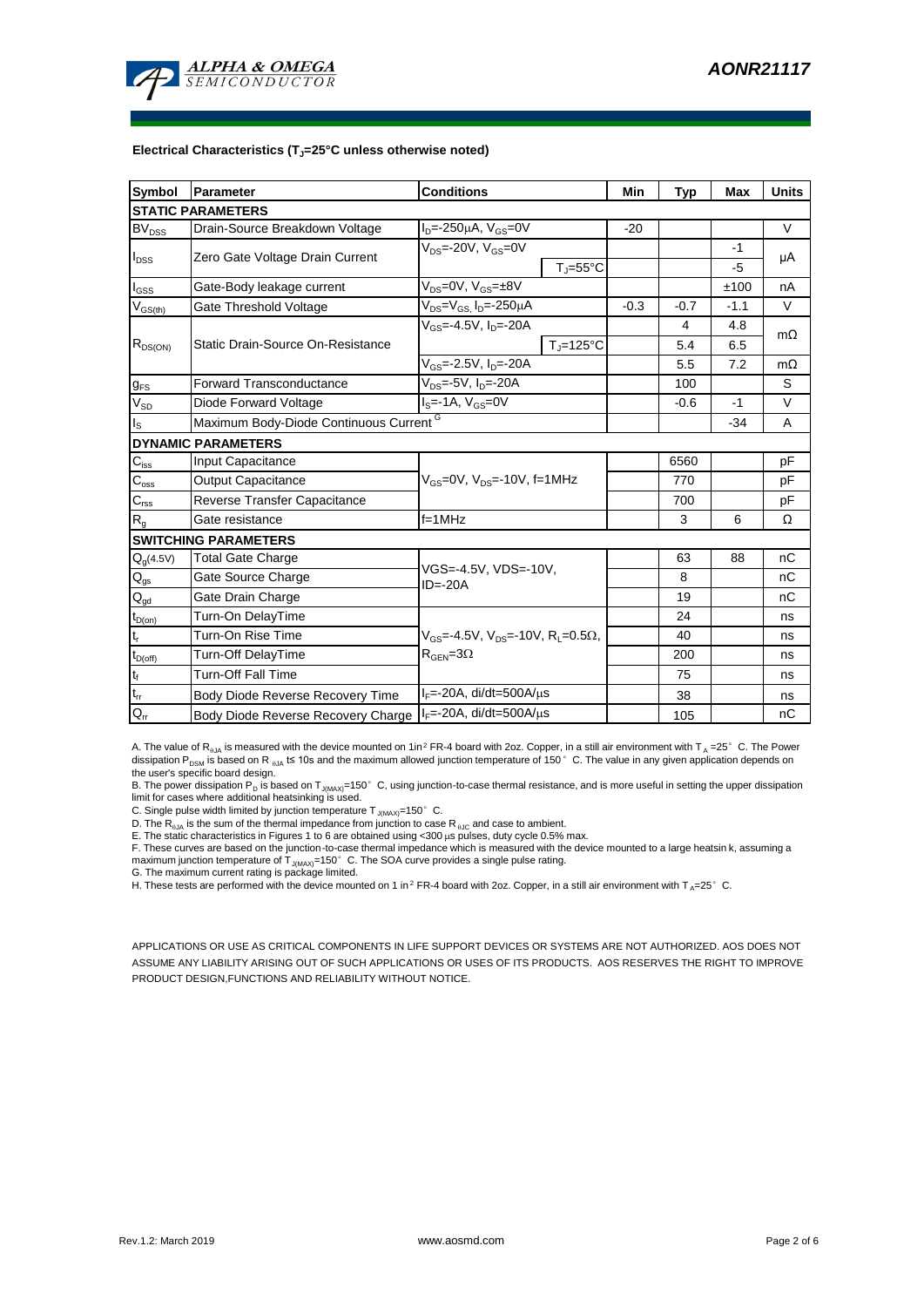

#### **TYPICAL ELECTRICAL AND THERMAL CHARACTERISTICS**

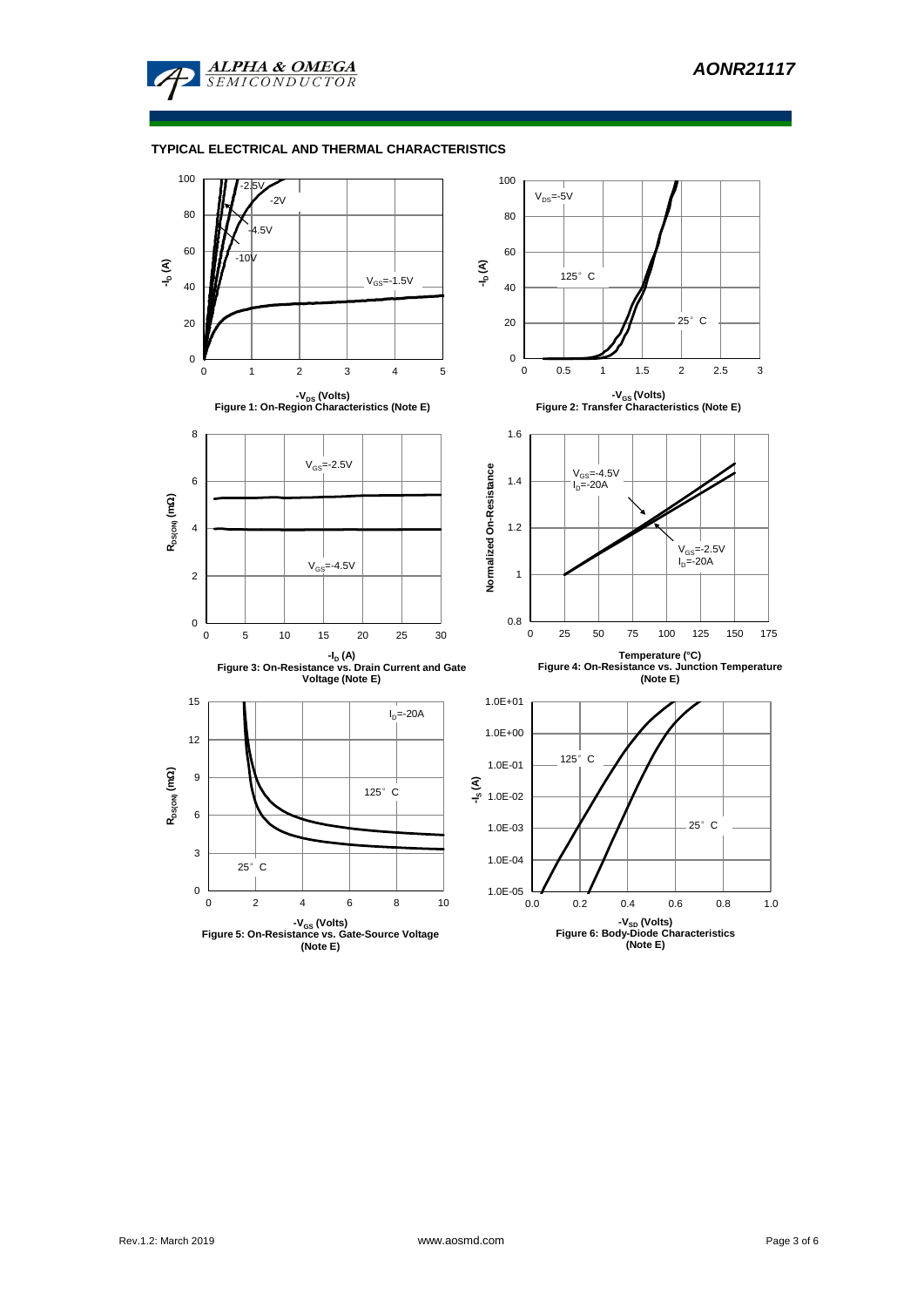

#### **TYPICAL ELECTRICAL AND THERMAL CHARACTERISTICS**

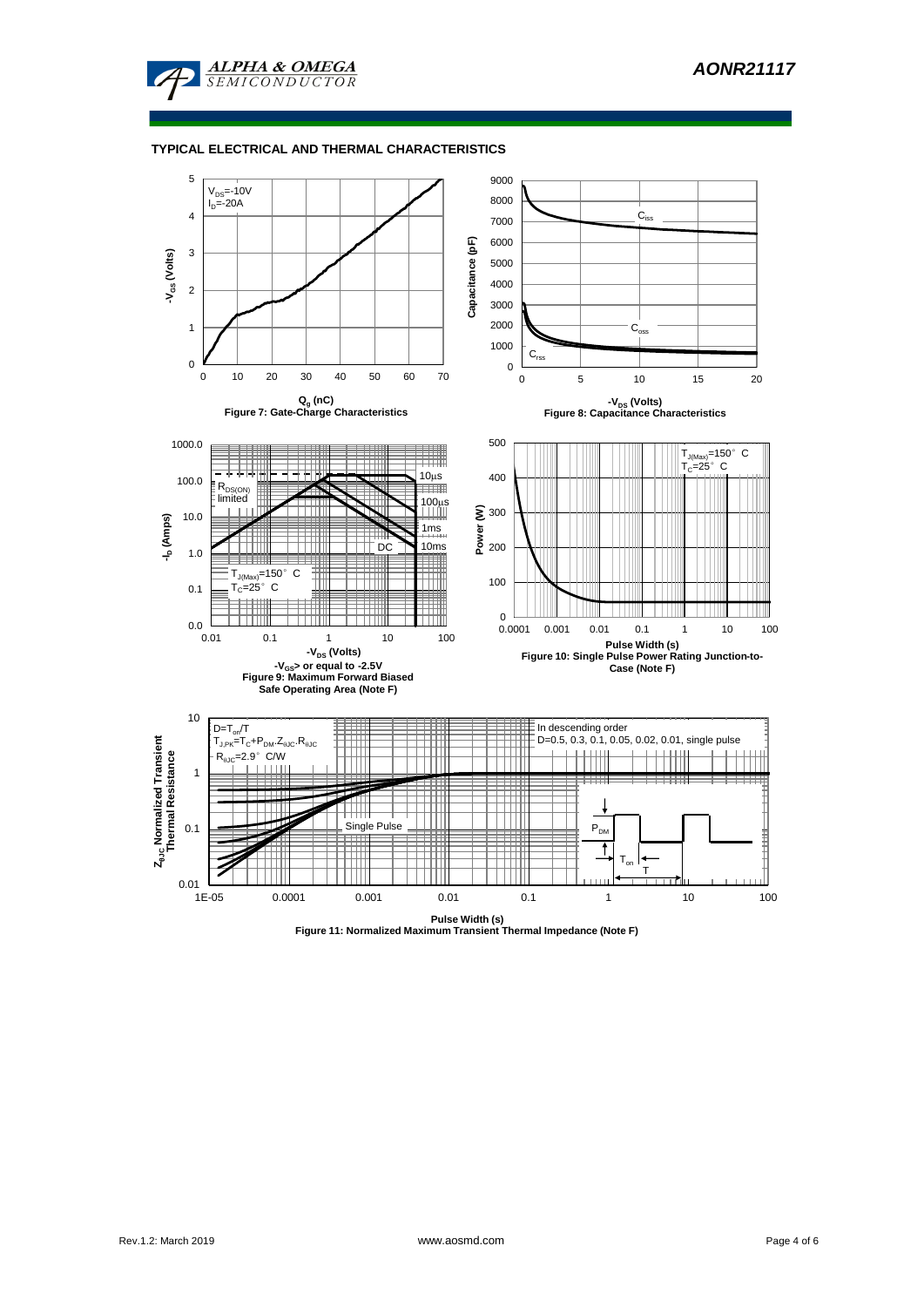

#### **TYPICAL ELECTRICAL AND THERMAL CHARACTERISTICS**



**Pulse Width (s) Figure 14: Single Pulse Power Rating Junction-to-Ambient (Note H)**